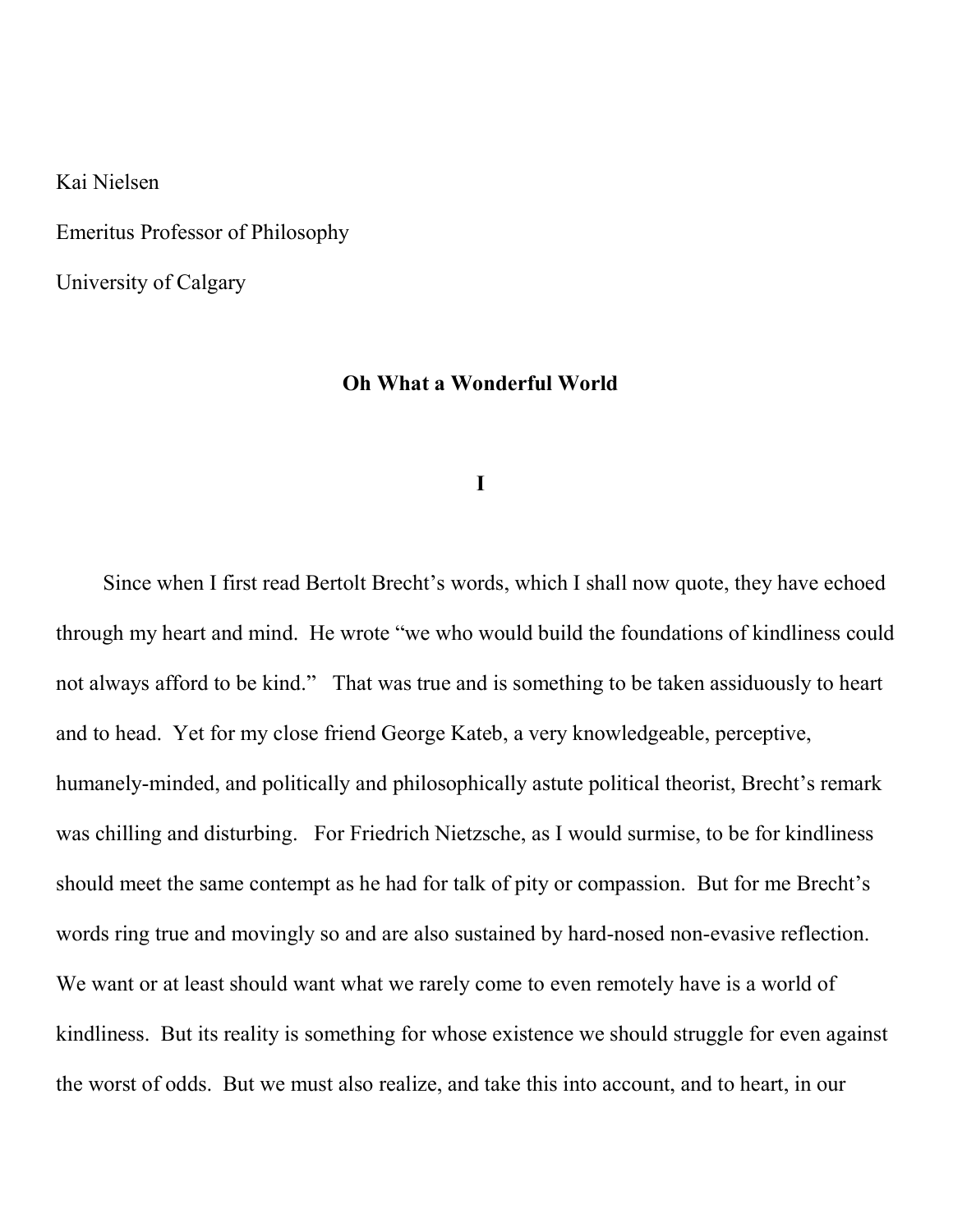struggles and non-evasively to do so. In the civil war between the Whites and the Reds in Russia over the Russian revolution that was often so. Neither side was in a position to take and hold prisoners. This being so, executions obtained and necessarily so. However, we must not be light-hearted and uncaring about that let alone take pleasure in its dreadful reality. Nietzsche would have shown the same or at least similar contempt for talk of kindliness as he had for pity or compassion for what he called the herd or the mob. He thought such talk was emotively and cognitively dysfunctional. But on the contrary it need not be. He would have been well served by that remark of Brecht's. But it was uttered after his time.

I want to say here something like last words while remaining utterly skeptical of their attaining anything like a finality or non-contingency other than perhaps being the last words I happen to utter. But this should not be taken to demean the effort. A world of kindliness need not be herdish nor the setting out of a Nietzschean intellectual autocracy nor an articulation, a claim of the rule of passions or that of a Nietzschean 'higher person'. Such persons there may be and, though hopefully, should be listened to they should not rule the world. An intellectual aristocracy is one thing, an aristocratic rule is another. The latter should be rigorously and firmly opposed.

## II

 Nietzsche stresses being hard in political action. Sometimes we must be hard but not often. We normally should be caring. And we should always be reasonable and never dogmatic. But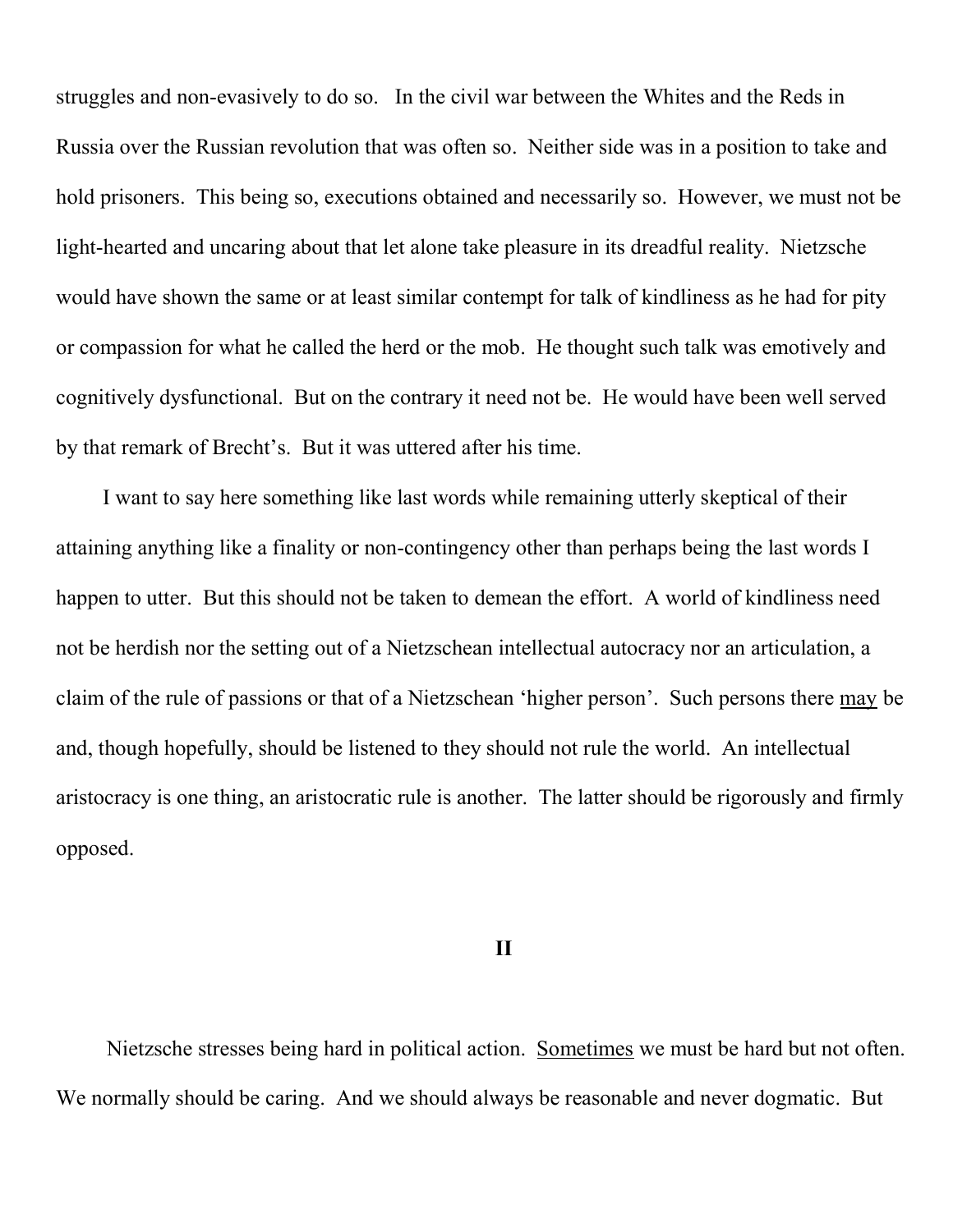we sometimes should be without any skepticism about common sense matters, e.g. that the winters are warmer in Florida than in Quebec and that cars need brakes and similarly many determinate scientific matters very much matter including our attunement to certain of them, those with a bearing on human well being. For example, over the reality of global warming. But not over Trump's proclamations about it. We should however be fallibilists through and through. But that is not to be skeptical or relativistic. Or bending over to Trump, that is to be irrational and unreasonable.

 I have been called an "evangelical atheist". Well I am through and through an atheist. But by now like Richard Rorty talk about religion, pro or con, bores me. Indeed the whole matter bores me. I hope that religion will slowly and peacefully without trauma or dogmatic proclamation, wither away. Do I think it may happen? I wouldn't bet my ranch on it. The Soviet attempt to shut it down was remarkably unsuccessful. If it does, it will be a slow withering away. My study of anthropology makes me dubious that such withering away will ever happen. Though there will come to be a lot more secularists around. If global warming doesn't shut we human beings down.

 There are a people around who claim they are spiritual but not religious. That baffles me. Moreover religion is always changing. But unfortunately religion in some forms has a staying power but it varies radically. The Quaker's God or a Congregationalist Whitehead's one God at the most are both very different from that of the Saudi's form of Islam with their commitment to public beheading. It is also very different from Calvinism or Catholicism. And there are all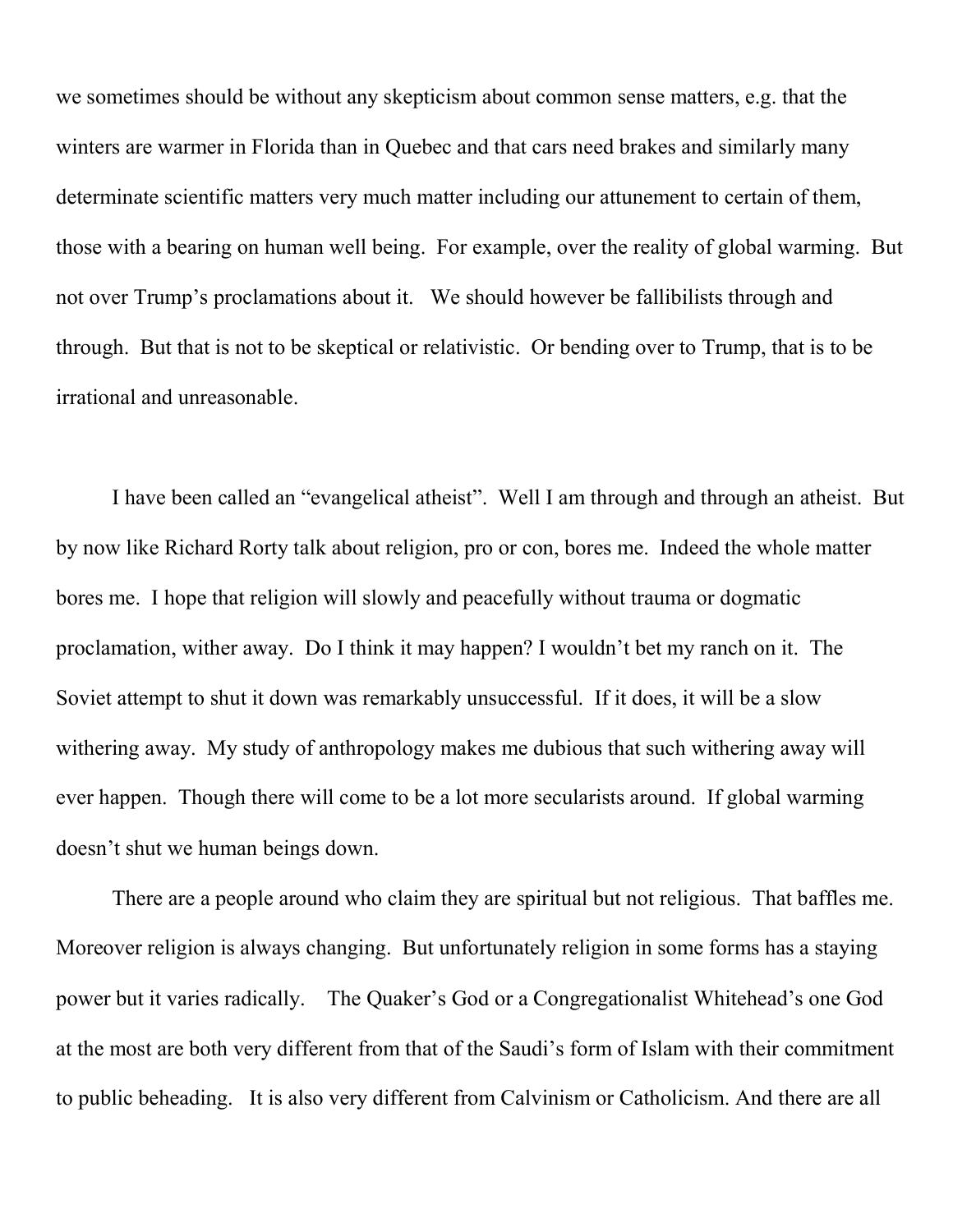kinds of different religious behavior in between these two extremes. But to my mind unfortunately religion has a staying power. But in Scandinavia it seems to have had its day. And there is a lot of withering of religion in Quebec and Italy, both formerly religious strongholds. And even Ireland is somewhat upset.

 Religion varies radically from culture to culture. It is one thing to practice religion in Holland another in Iran, to say nothing of Saudi Arabia or Yemen. But there is no perennial religion any more than there is a perennial philosophy. Anthropology, history, and geography show the reality of that. Philosophy cannot gainsay that though it has tried unsuccessfully to do so.

 However to have the beliefs that I have does not at all mean that I want to close religion down. That is not on my agenda. Most religious beliefs are not vicious. Though a few are and those urgently need shutting down. All are scant on reality, including the harmless ones. Nor do I, pace Nietzsche take it to be the case that there is what he called a herd morality which he thought went with socialism, anarchism and even with some forms of modernity. All faiths, or more cautiously, almost all faiths are in one way or another illusion supporting. Some unwittingly encourage ignorance. But there is no herd morality to underwrite socialism or that emerges with it.

 Nietzsche along with many others wished to be morally and politically hard. He was against democracy but he was not a fascist nor an anti-Semite nor anti-Islamic nor a nationalist.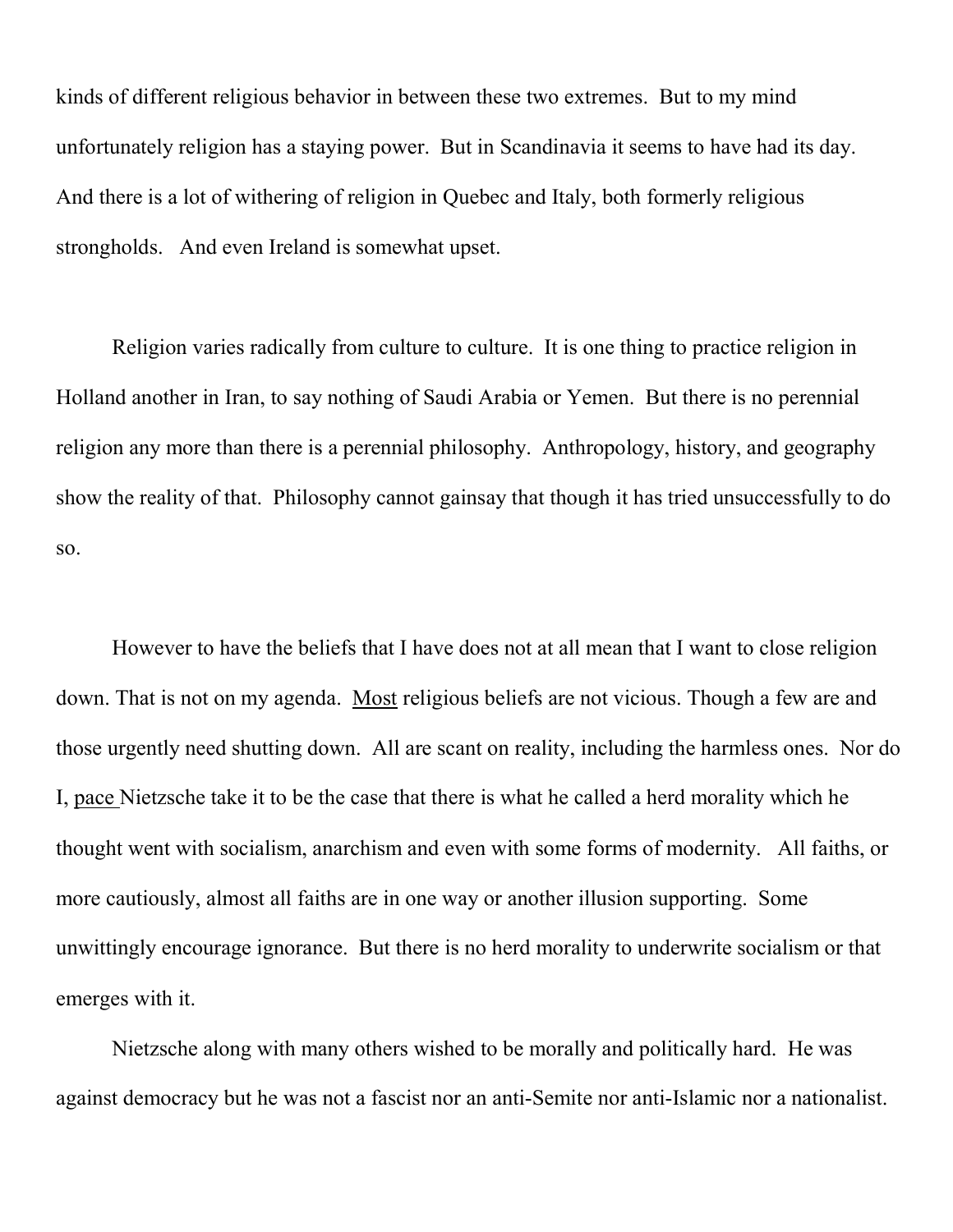He was not even a German nationalist. Remember he became a Swiss citizen. He was also a Francophile. He wished his writings had been in French. He wanted a firm rule by an intelligent, informed and disciplined class of übermenschen. They in his view rule over the uneducated and ill-educated undisciplined herd or mob. This did not mean that he wanted to kill them or brutalize them. Not at all. But he was for them to be ruled over by a disciplined, knowledgeable intelligentsia determined to overcome mob rule. I do not suggest those attitudes were correct or desirable. But those were his attitudes. And they are not unreasonable, though they conflict, of course, with my commitment to a world of kindliness.

 I would not condone or even treat with sympathy that Nietzschean authoritarianism even if it was by such a reasonable elite. But it would be better than the elite control we have now in many places. Now control by those who happen to be owners of great wealth. Sometimes they are philistines. As is the case with Trump. Even so, it would be better than mob or herd control which is rare and short-lived. What Nietzsche thought socialism would be. And better by far than what we have now. That is, control by those of immense wealth whether Trump-like or Hillary Clinton-like or even by decent, though rare, Billionaires. We should instead want people to be in control of their own lives. But we should also like for all of them to be so and also for all of them to be decently educated people. But this does not mean that they should all be intellectuals.

 Democracy has not typically been such a great thing, particularly if we count what has usually counted as democracies as democracies. The USA is an autocracy not a democracy.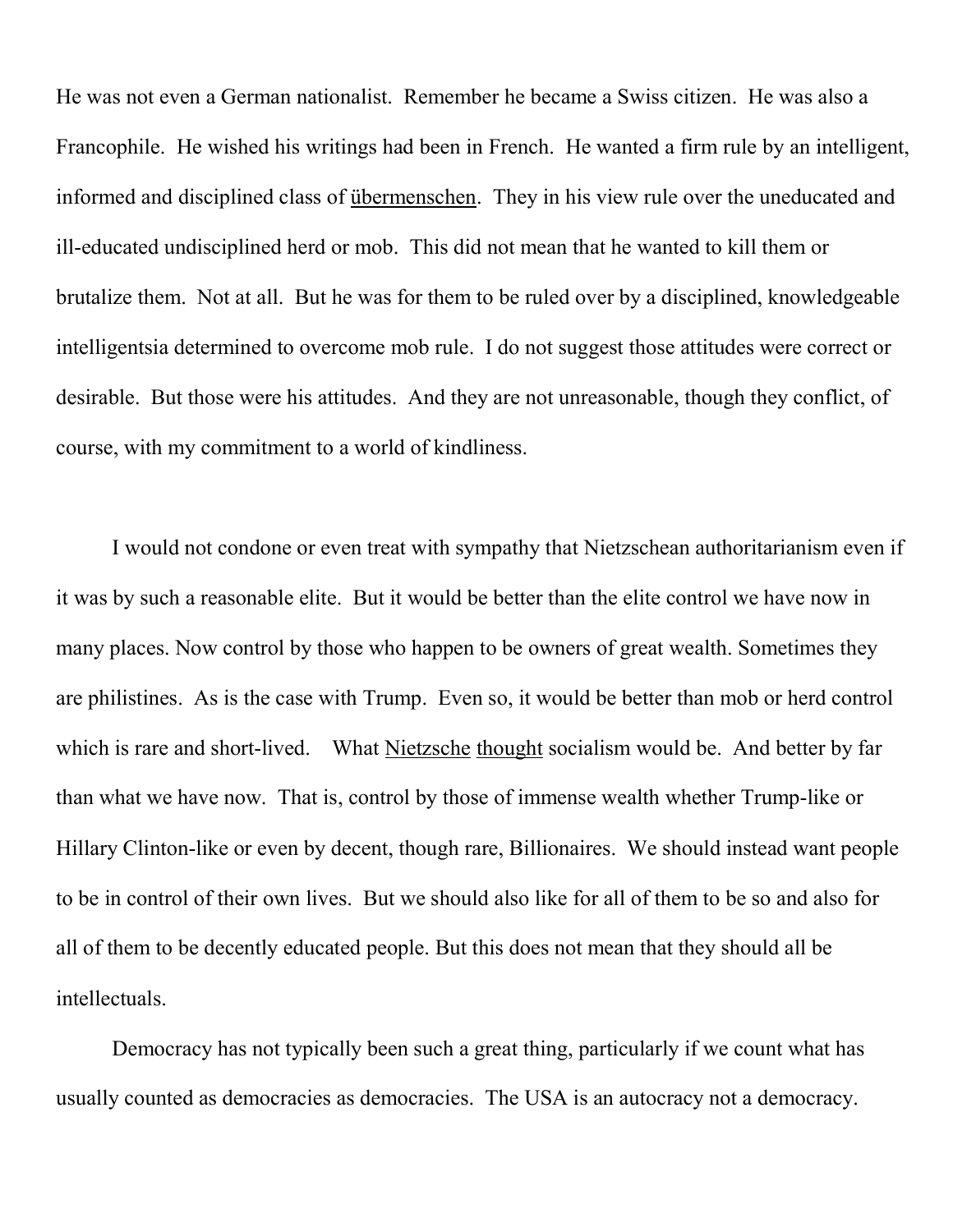Voting is a necessary not a sufficient condition for a democratic nation. Belarus and the oil rich nations to Russia's south are also not democracies. All of them were part of the Soviet Union. Canada elected Harper a disgrace that preceded Justin Trudeau, nothing to write home about, either, though he is an improvement on Harper. All capitalist politicians are not equally bad. The United States has Trump, Germany once elected Hitler the first time around only. Russia elected Yeltsin and Putin, the former was instrumental in smashing socialism there. The United States has a long history of not making good choices for president. They missed out with not electing Henry Wallace who might have avoided the debacle of the Cold War and surely the atom bombing of Japan. Something that was horrible and unnecessary. They also missed out to a somewhat lesser extent in not electing Adlai Stevenson or George McGovern and most recently not electing Bernie Sanders. They now have Trump, the model of all disasters. He is an exemplar of what no democracy should ever be. A paradigm case of an ignorant megalomaniac autocrat trying to be an aristocrat; thoroughly racist, sexist and philistine. Something to make the USA both ashamed and worried.

 What is needed is what John Dewey or Thorsten Veblen took as a democracy. We should want people to control, to rule their own lives. And there need not be and should not be Nietzsche's herd control and there also should not be any herds, either. Even Trumpism is not in for herd control, though he is for propagandistically shaping "the herd". Trump is being used. He is being used by some Billionaires in shaping and using the herd in attempting to control things in what he takes to be in his own interest. Trump is a nasty, sexist and dangerous example